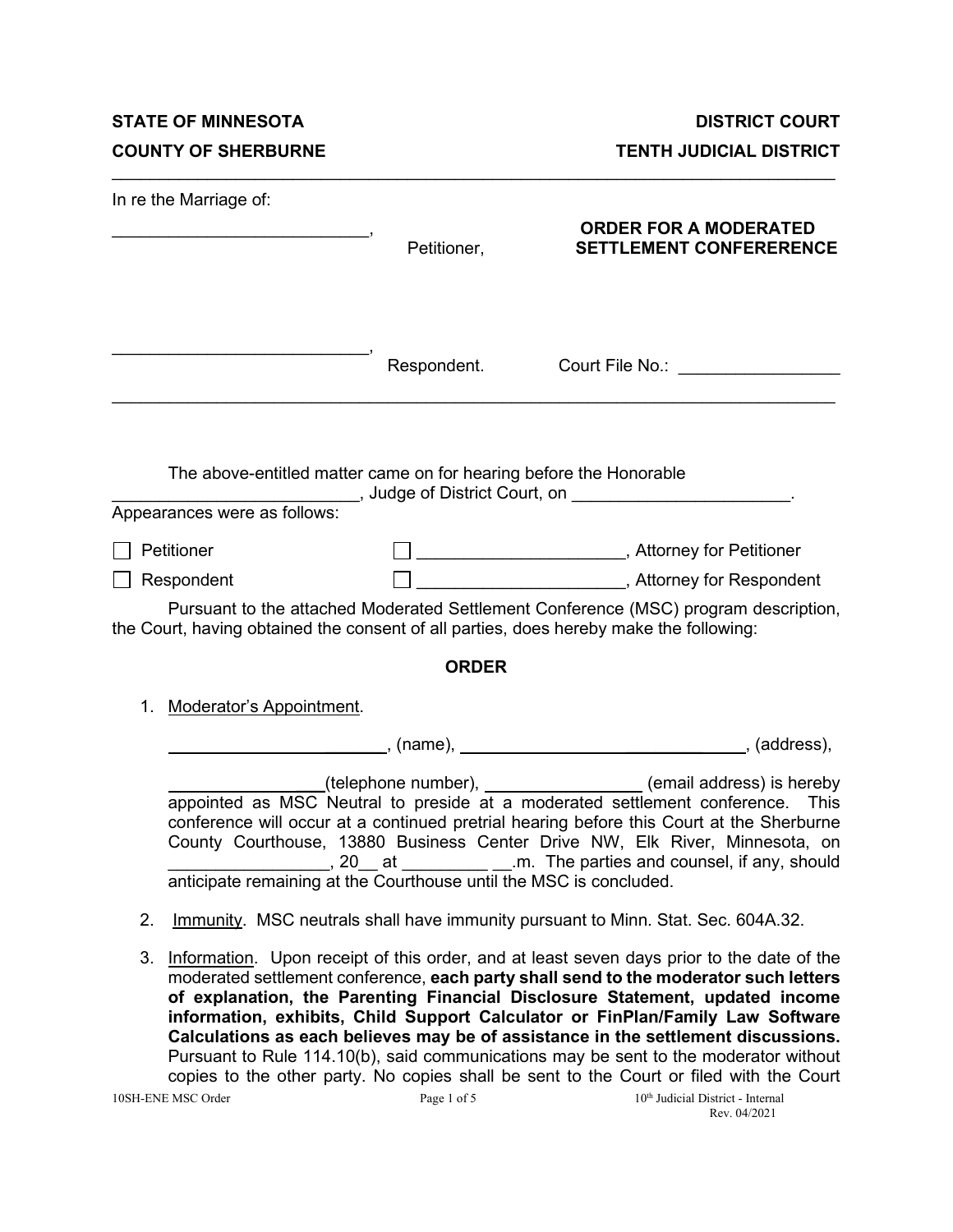Administrator, except that the Parenting/Financial Disclosure Form shall be served and filed as required by the General Rules of Practice for the District Courts. Information not required to be filed with the Court but provided to the moderator shall not be disclosed by the moderator without the verbal consent of the providing party. The moderator may dispose of all notes, records, documents and confidential or substantive correspondence sent to him or her at the conclusion of the MSC. The moderator is authorized to review the Court files relating to the assigned case. To the extent that custody or parenting time is at issue, the moderator is authorized to review reports and evaluations as may have been submitted to the Court by the Sherburne County Court Services Department, Guardians at Litem, or any custody evaluators.

4. Confidentiality/Communication with Neutral. Upon receipt of this Order, the neutral shall promptly communicate with counsel and/or the parties to address matters at issue, information to be exchanged and the status of discovery. Pursuant to Minn. Gen. R. Prac. 114.08, no communications involving the moderator are admissible at any hearing including the final trial in this matter and the moderator shall not be called as a witness. By not opting out of this process, the parties and their attorneys consent that the moderator may communicate with the Court during the moderated settlement conference, notwithstanding provisions of Minn. Gen. R. Prac. 114.10 to the contrary, provided that attorneys, if any, are present. The moderator shall not disclose to the court any communications made by the parties and their attorneys unless specifically authorized to do so by the parties and their attorneys, if any. Said authorization maybe made orally by the parties and their attorneys. The neutral is authorized, pursuant to Minn. Gen. R. Prac. 114.10(b), to have ex-parte communication with the parties and vice-versa.

Digital, audio, or other recordings (hereinafter "recording") during this process are strictly prohibited. The parties and all others attending this process shall not make any recording of any part of this alternative dispute resolution process and shall not provide any recording to the court, guardian ad litem, custody evaluator, therapist, or anyone else involved with this case.

- 5. Conflict of Interest. Should counsel or the moderator perceive a conflict of interest by this appointment, notice shall be promptly provided to the attorneys for the parties or a party if self-represented. Counsel, the parties if self-represented, or the moderator shall request the Court for appointment of a different moderator.
- 6. Fees.
	- a. The parties' fees for MSC is as follows:
		- □ Petitioner shall pay \_\_\_\_\_\_ per hour for the MSC and Respondent shall pay per hour for the MSC.

#### **OR**

 $\Box$  Each party's fee rate is individually determined by the MSC Neutral in accordance with the following Fee Policy:

10SH-ENE MSC Order **Page 2 of 5** 10<sup>th</sup> Judicial District - Internal If a party is represented by counsel, that party will be charged one-half the standard hourly rate charged by that party's counsel. Counsel shall provide the MSC Neutral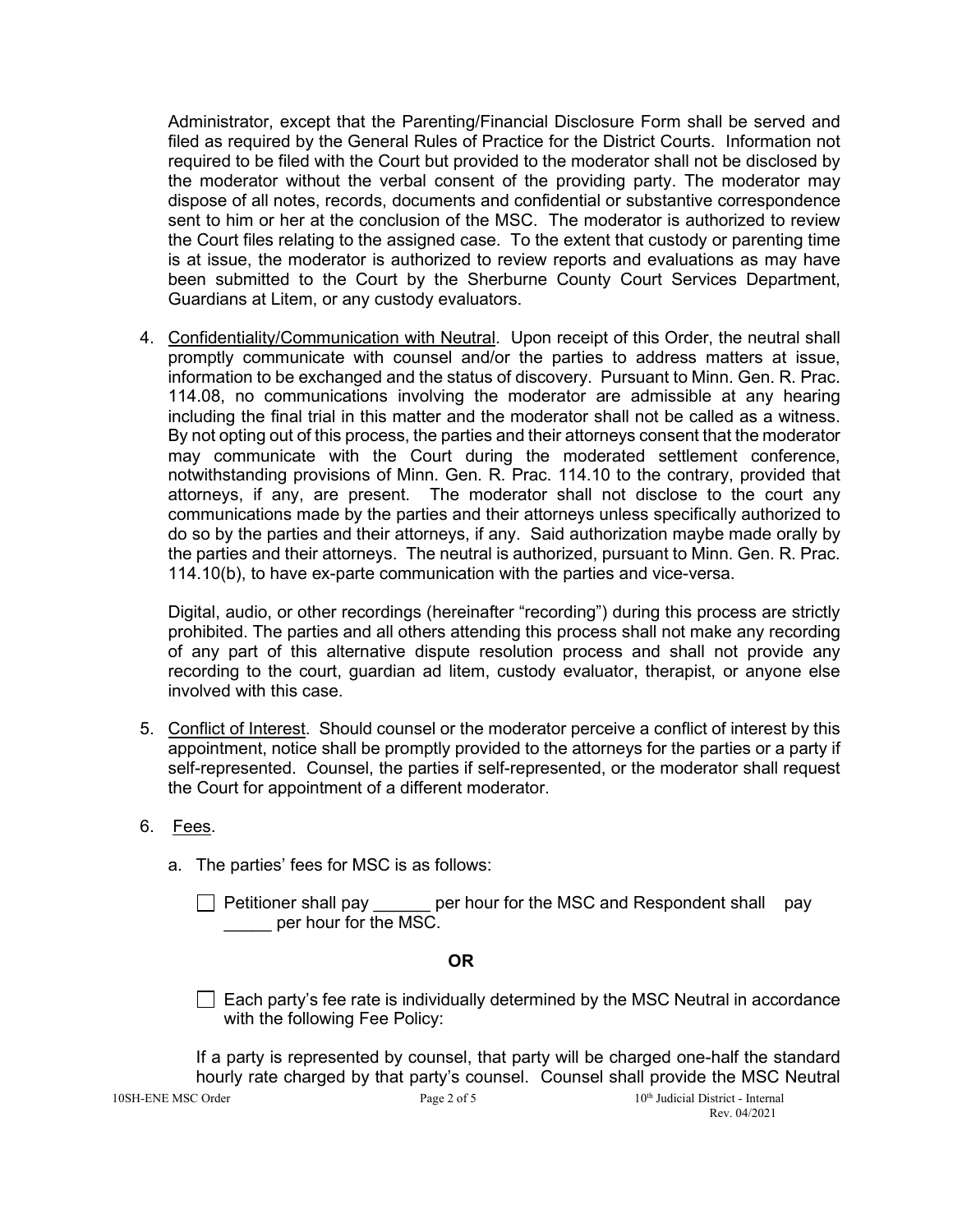with their standard hourly rate within five days of the filing of the MSC Order. In the event that the party is represented by more than one attorney at a firm, the attorneys shall provide the MSC Neutral with all of the attorneys' standard rates charged to the client, and the client shall be charged one-half of the average hourly rate.

If a party is not represented by counsel, the party's fee is based on their individual gross income pursuant to the following sliding fee scale:

- i. IFP granted by Court \$50.00 flat fee
- ii. 0-\$25,000 annual income \$25.00 per hour
- iii. \$25,001-\$50,000 annual income \$50.00 per hour
- iv. \$50,001-\$100,000 annual income \$100.00 per hour
- v. \$100,001 or more annual income \$200.00 per hour.
- b. Parties should be prepared to pay for no less than three (3) hours of MSC time.
- c. No checks or credit cards will be accepted by the MSC Neutral unless approved by the MSC Neutral in advance of the session.
- d. The neutral shall not charge for the travel time to and from the conference, but may charge for preparation time.
- 7. **Agreements**. NO DECISIONS REACHED IN THE MODERATED SETTLEMENT CONFERENCE BECOME FINAL AND BINDING UNTIL THEY ARE PUT IN WRITING AND SIGNED BY THE PARTIES AND THEIR ATTORNEYS (IF REPRESENTED) OR UNTIL THEY ARE PLACED ON THE RECORD BEFORE THE COURT.
- 8. **Cancellation. CANCELLATION OR FAILURE TO APPEAR AND PAY AS ORDERED WILL RESULT IN SANCTIONS IMPOSED BY THE COURT UPON THE NON-COMPLYING PARTY PURSUANT TO MINNESOTA RULE OF PRACTICE 305. SANCTIONS MAY INCLUDE THOSE LISTED UNDER RULE 16 OF THE MINNESOTA RULES OF CIVIL PROCEDURE AND WILL, AT A MINIMUM, INCLUDE COMPENSATION TO THE NEUTRAL FOR THEIR TIME AND MAY RESULT IN A FULL OR PARTIAL DISMISSAL OF THE NON-COMPLYING PARTY'S PLEADINGS. THE COURT MAY ALSO IMPOSE ADDITIONAL PENALTIES SUCH AS AN ASSESSMENT OF BAD FAITH ATTORNEY FEES TO OTHER PARTY. THE PARTIES AND THEIR ATTORNEYS HAVE AN AFFIRMATIVE DUTY TO NOTIFY THE MODERATOR AT THE EARLIEST POSSIBLE TIME BUT IN NO EVENT LATER THAN FIVE (5) BUSINESS DAYS PRIOR TO THE SESSION AND THE PARTIES SHALL PROVIDE THE MODERATOR WITH A COPY OF THE SIGNED AGREEMENT NO LATER THAN FIVE**  DAYS PRIOR TO THE SCHEDULED SESSION.. **MODERATOR SO ADVISED MAY RESULT IN THE IMPOSITION OF PAYMENT OF THE MODERATOR'S FEES INCURRED IN CONNNECTION WITH THE CASE TO AND THROUGH THE DATE OF THE SCHEDULED CONFERENCE.**
- 9. Other Orders. All other orders not modified herein shall remain in full force and effect.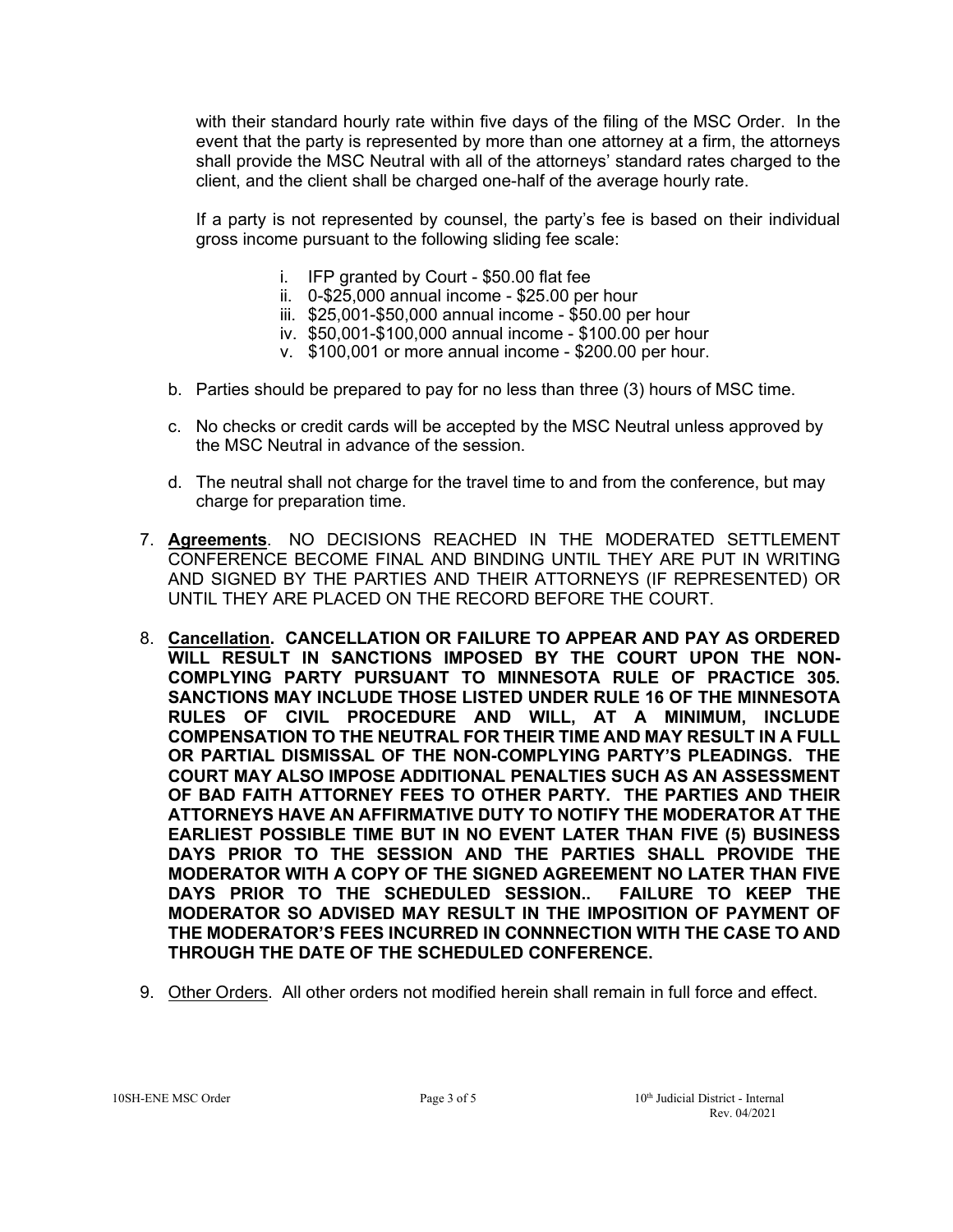## **IT IS SO ORDERED**.

### BY THE COURT:

| Dated:                                                               |  |  |
|----------------------------------------------------------------------|--|--|
| Judge of District Court                                              |  |  |
| <b>Admission of Service</b>                                          |  |  |
| $\Box$ Petitioner (I admit service                                   |  |  |
| □ Copy for Petitioner's attorney                                     |  |  |
| $\Box$ Respondent (I admit service                                   |  |  |
| $\Box$ Copy for Respondent's attorney                                |  |  |
| □ Copy for County Attorney's file                                    |  |  |
| $\Box$ Copy for the Office of the Sherburne County Guardian ad Litem |  |  |
| Other:                                                               |  |  |
| Other:                                                               |  |  |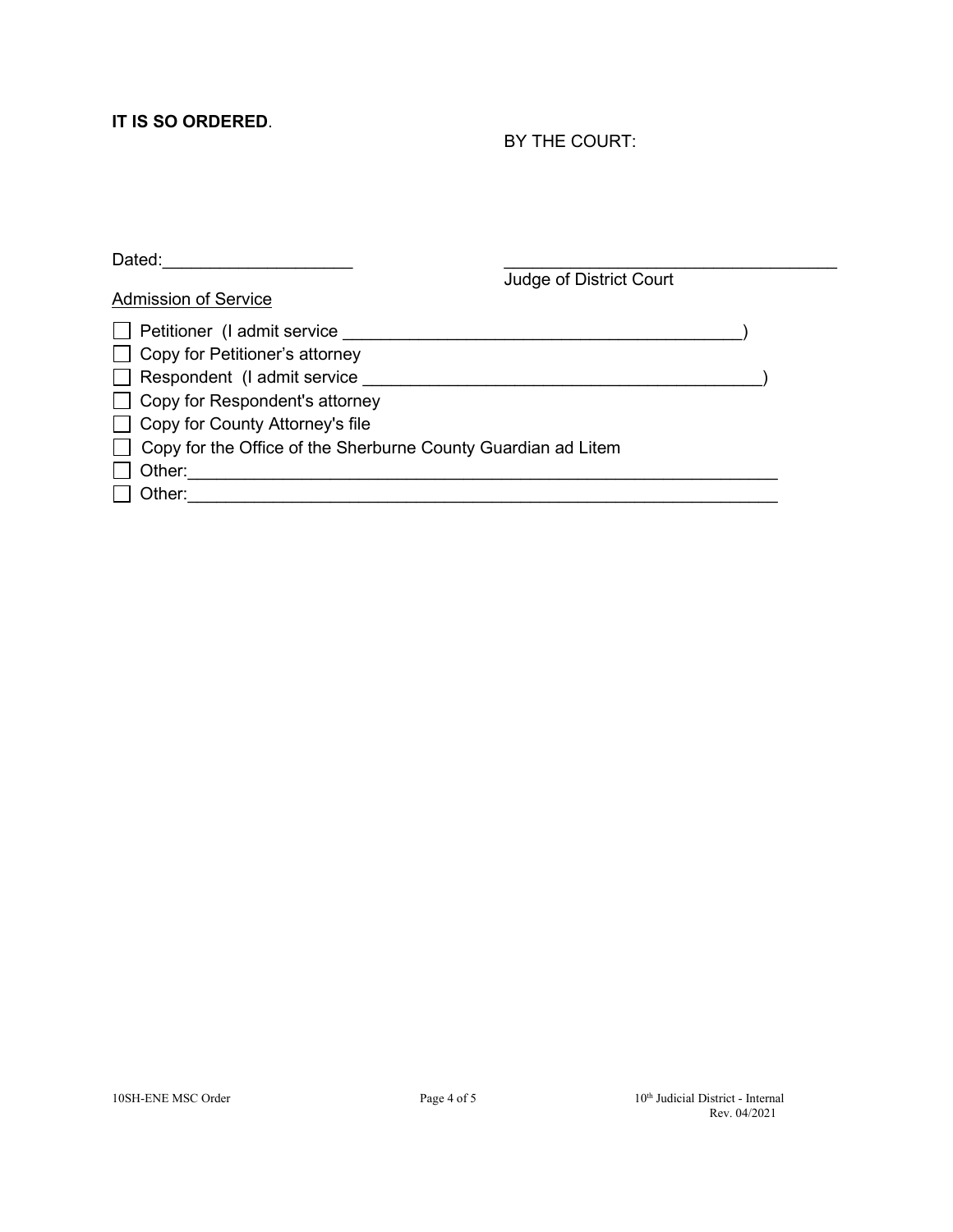## **Names and Contact Information**

| Petitioner Name: _____________________     | Respondent Name: ________________________    |
|--------------------------------------------|----------------------------------------------|
| Address:_____________________________      |                                              |
|                                            |                                              |
| Telephone: _____________________           |                                              |
| Email: ___________________________________ |                                              |
|                                            |                                              |
| Attorney Name: ___________________         | Attorney Name: _______________________       |
| Address:_____________________________      |                                              |
|                                            |                                              |
| Telephone: ______________________          | Telephone: _________________________________ |
|                                            | Email <b>Email Example 20</b>                |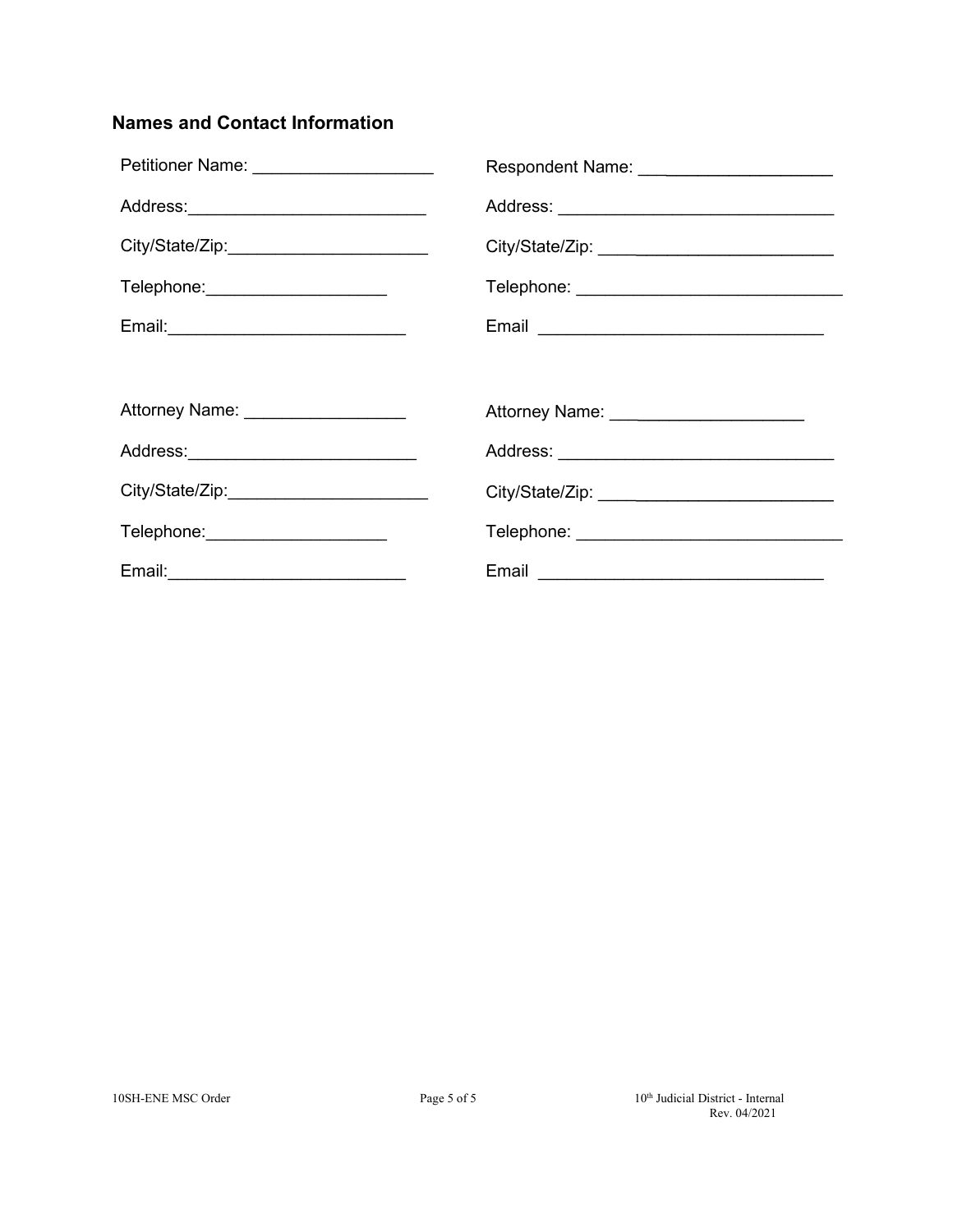#### **SHERBURNE COUNTY FAMILY COURT MODERATED SETTLEMENT CONFERENCE PROGRAM DESCRIPTION**

The Minnesota Supreme Court, by its Order dated April 23, 2004, authorized the Tenth Judicial District and all other Districts to implement case management programs designed to expedite resolution of litigation and peacefully resolve disputes. The Sherburne County District Court has implemented a Moderated Settlement Conference program consistent with the Minnesota Supreme Court's Order.

The Moderated Settlement Conference Program (MSC) is a confidential, voluntary evaluative process designed to facilitate dispute resolution in the later stages of family court matters. The program offers the evaluative impressions of experienced attorney-moderators (called MSC Neutrals) to parties engaged in custody, parenting time, and financial disputes. The MSC is held at the Sherburne County Courthouse and is typically completed after the first pretrial in the case. Based on all of the information in the Court file and as provided by counsel or the parties, the MSC Neutral provides an opinion and feedback to the parties and their attorneys and assists in the settlement process. Any agreements reached during this settlement conference will be placed on the record that day.

- 1. Cases eligible for this process are those that do not settle at the Prehearing Conference. If the parties consent, or if they have not engaged in any other form of alternative dispute resolution, as required by Minnesota Law, the Court will issue an order scheduling the date and time of the MSC. The order will provide the contact information for the MSC Neutral. Attorneys/self-represented parties will be able to select their own MSC Neutral or one will be randomly assigned by Court if requested.
- 2. The MSC Neutral will have access to the court file, including custody evaluations and any other reports. In addition, attorneys may provide other ex parte information to the MSC Neutral with the restrictions outlined in the attached Order. The opinion of the MSC Neutral is provided to counsel and the parties.
- 3. There is a cost for participating in the Moderated Settlement Conference. Each party pays a fee to the MSC Neutral. The amount of the fee is determined pursuant to Paragraph 6 of the Moderated Settlement Conference Order. Parties should come prepared to pay for no less than three hours of MSC time. *No checks or credit cards will be accepted by the MSC Neutral unless approved by the MSC Neutral in advance of the* session*.*
- 4. Attorneys who will be trying the case and parties meet with the MSC Neutral as specified in the Court's Order. **Each attorney who will be trying the case or self-represented party is asked to present the important issues in the case and to provide documentation for each of their claims.** The MSC Neutral will provide feedback and an opinion as to a likely outcome of the case. Based on that feedback, the parties can work with the moderator to reach agreement on some or all issues.
- 5. The MSC neutral may request, and attorneys and parties have the option to agree to additional sessions to complete this process. Settlement options for full and partial agreements are discussed. If the case does not settle, the neutral identifies critical issues that may need additional study and also identifies areas of agreement.
- 6. If a full or partial settlement is reached, the parties will place the substance of those agreements on the record before their assigned judge on the day of the settlement conference. These agreements are final and binding.
- 7. In addition to reporting full and partial settlements, the MSC neutrals and the attorneys of the parties may meet with the judge as indicated in the attached Order.
- 8. If the case does not settle completely, the case may be set for an additional pretrial hearing or a trial.